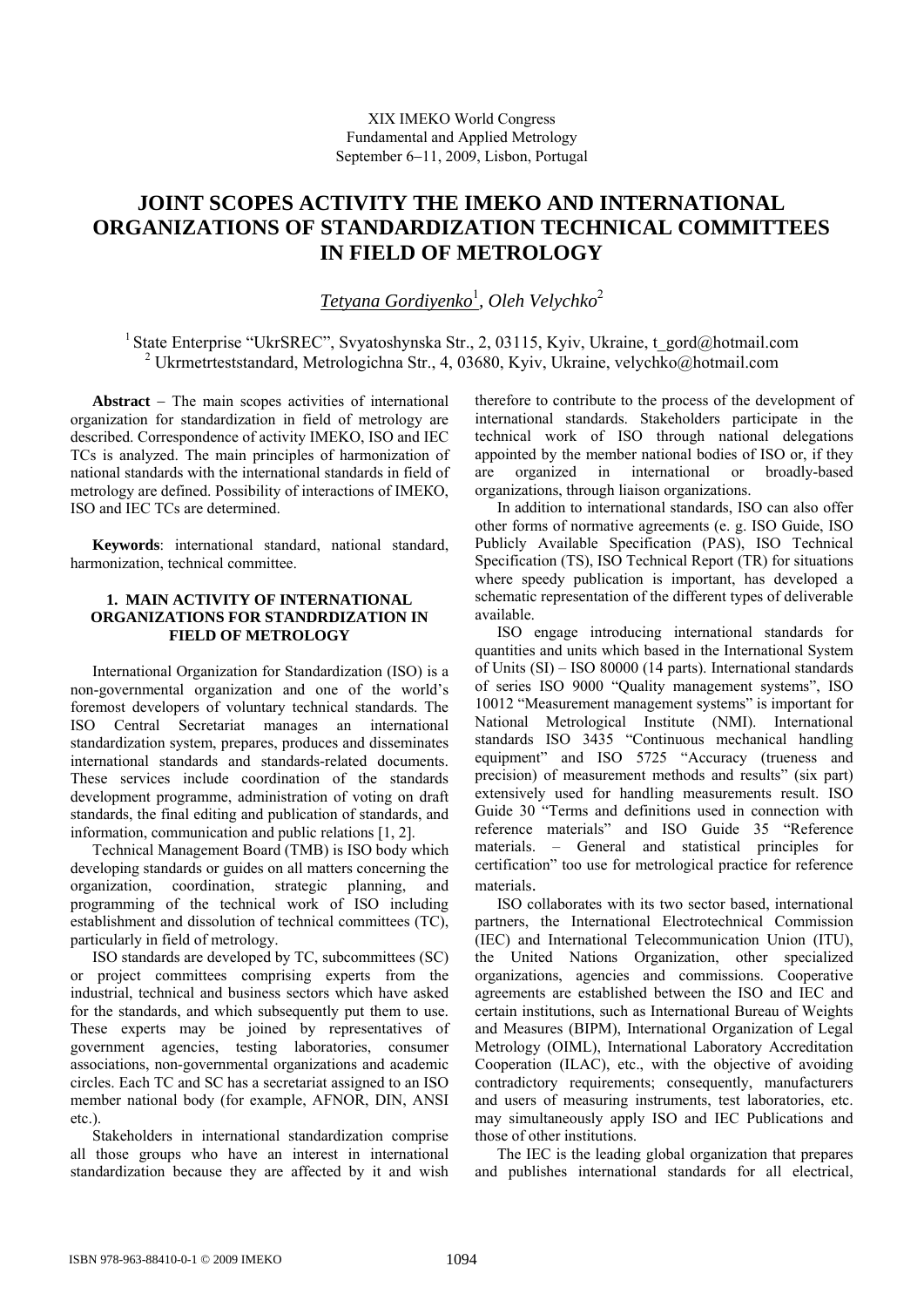electronic and related technologies. These serve as a basis for national standardization and as references when drafting international tenders and contracts. The IEC charter embraces all electrotechnologies including electronics, magnetics and electromagnetics, electroacoustics, multimedia, telecommunication, and energy production and distribution, as well as associated general disciplines such as terminology and symbols, electromagnetic compatibility, measurement and performance, dependability, design and development, safety and the environment [1, 3].

The TCs and SCs, and many project teams/maintenance teams carry out the standards work of the IEC. These working groups (WG) are composed of people from all around the world who are experts in electrotechnology. The great majority of them come from industry, while others from commerce, government, test laboratories, research laboratories, academia, and consumer groups also contribute to the work.

From 1993 Ukraine has become the ISO and IEC full member and participates in its TCs and SCs projects for preparation of international standards and other normative documents. ISO and IEC publications can be identified by their ISO or IEC number, through the International Classification for Standards (ICS) [4] system, or by the respective TC/SC responsible for that publication.

### **2. CORRESPONDENCE OF ACTIVITY OF IMEKO AND INTERNATIONAL ORGANIZATIONS FOR STANDARDIZATION TECHNICAL COMMITTEES IN FIELD OF METROLOGY**

Correspondence of activity IMEKO, ISO and IEC TCs is given in Table 1  $[2, 3, 5]$ .

The ISO/TC 85 "Nuclear energy", ISO/TC 15 "Laboratory equipment" and IEC/TC 45 "Nuclear instrumentation" are not analog in IMEKO TCs. The activity of IMEKO is basically carried out through the TCs which organize symposia, conferences, workshops, seminars on specific topics at regular intervals and publish proceedings of events, text-books, glossaries, studies, etc.

The IMEKO TC 1 "Education and Training in Measurement and Instrumentation", TC 3 "Measurement of Force, Mass and Torque", TC 5 "Hardness Measurement", TC 7 "Measurement Science", TC 11 "Metrological Infrastructures", TC 12 "Temperature and Thermal Measurements", TC 13 "Measurements in Biology and Medicine", TC 15 "Experimental Mechanics", TC 16 "Pressure and Vacuum Measurement", TC 17 "Measurement in Robotics", TC 19 "Environmental Measurements", TC 20 "Measurement Techniques for the Construction Industry", TC 23 "Metrology in Food and Nutrition" are not analog in ISO and IEC TCs.

| <b>IMEKO TCs</b>                               | <b>ISO TCs</b>                                                                | <b>IEC TCs</b>                                                             |  |
|------------------------------------------------|-------------------------------------------------------------------------------|----------------------------------------------------------------------------|--|
| TC 6 Vocabulary Committee                      | TC 37 Terminology and other language<br>and content resources                 | TC 1 Terminology (for measuring<br>instrument)                             |  |
| TC 8 Traceability in Metrology                 | TC 12 Quantities, units, symbols,<br>conversion factors                       | TC 25 Quantities and units                                                 |  |
| TC 14 Measurement of Geometrical<br>Ouantities | TC 213 Dimensional and geometrical<br>product specifications and verification |                                                                            |  |
| TC 9 Flow Measurement                          | TC 30 Measurement of fluid flow in<br>closed conduits                         |                                                                            |  |
| TC 4 Measurement of Electrical Quantities      |                                                                               | TC 13 Electrical energy measurement,<br>tariff- and load control           |  |
|                                                |                                                                               | TC 29 Electroacoustics                                                     |  |
|                                                |                                                                               | TC 38 Instrument transformers                                              |  |
|                                                |                                                                               | TC 85 Measuring equipment for electrical<br>and electromagnetic quantities |  |
| TC 22 Vibration Measurement                    | TC 108 Mechanical vibration, shock and<br>condition monitoring                |                                                                            |  |
| TC 2 Photonics                                 | TC 172 Optics and photonics                                                   |                                                                            |  |
| TC 10 Technical Diagnostics                    |                                                                               | TC 65 Industrial-process measurement,<br>control and automation            |  |
| TC 18 Measurement of Human Functions           | TC 113 Hydrometry                                                             |                                                                            |  |
| TC 21 Mathematical Tools for Measurements      | TC 69 Applications of statistical methods                                     |                                                                            |  |
| TC 24 Chemical Measurements                    | TC 158 Analysis of gases                                                      |                                                                            |  |
|                                                | TC 85 Nuclear energy                                                          | TC 45 Nuclear instrumentation                                              |  |
|                                                | TC 48 Laboratory equipment                                                    | TC 66 Safety of measuring, control and<br>laboratory equipment -           |  |

Table 1. Correspondence of activity of IMEKO, ISO and IEC TCs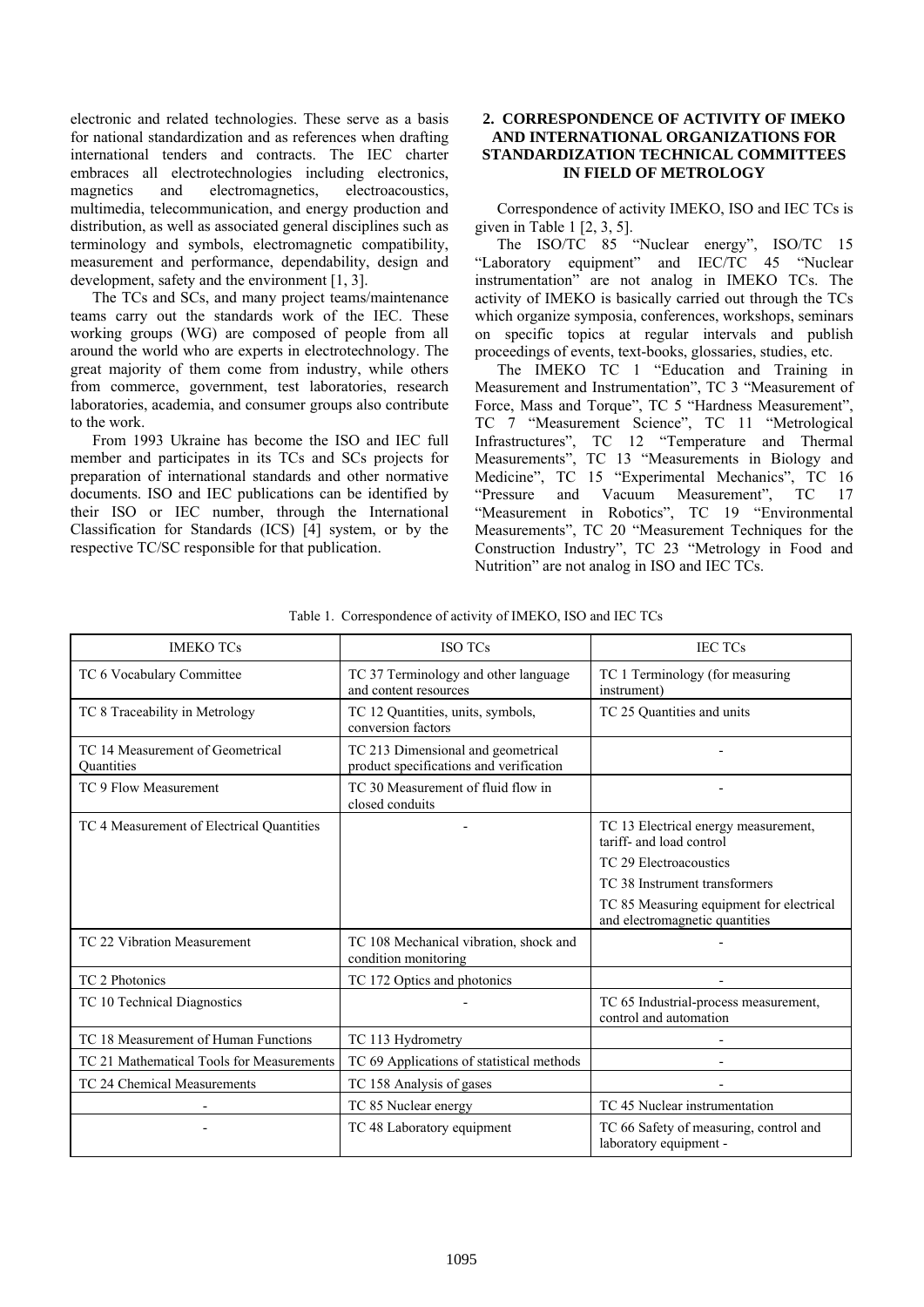#### **3. HARMONIZATION OF NATIONAL STANDARDS WITH ISO AND IEC STANDARDS**

Structure of the ISO standards which developed ISO TCs and national standards of Ukraine (DSTU ISO) in the field of metrology are given in Table 2 and Fig. 1 by next codes of ICS [4]: 01.060 "Quantities and units"; 17 "Metrology and measurement. Physical phenomena" and 71.040 "Analytical chemistry". Total ISO standards in the field of metrology are 495.

|                                                      |  | Table 2. Structure of ISO standards which developed ISO TCs and |
|------------------------------------------------------|--|-----------------------------------------------------------------|
| national standards of Ukraine in fields of metrology |  |                                                                 |

|                                                                               | Total of standards |            |
|-------------------------------------------------------------------------------|--------------------|------------|
| Name of ISO TC                                                                | <b>ISO</b>         | DSTU ISO   |
| TC 12 Quantities, units, symbols,<br>conversion factors                       | 25                 | $1 (MOD)*$ |
| TC 30 Measurement of fluid flow in<br>closed conduits                         | 37                 | 4          |
| TC 48 Laboratory equipment                                                    | 46                 | 3          |
| TC 69 Applications of statistical<br>methods                                  | 23                 | 5          |
| TC 85 Nuclear energy                                                          | 55                 | 6          |
| TC 108 Mechanical vibration, shock<br>and condition monitoring                | 103                | 14         |
| TC 113 Hydrometry                                                             | 71                 | 3          |
| TC 158 Analysis of gases                                                      | 22                 |            |
| TC 172 Optics and photonics                                                   | 20                 | 4          |
| TC 213 Dimensional and geometrical<br>product specifications and verification | 93                 | 14         |
| Total:                                                                        | 495                | 154        |







Structure of the IEC standards which developed IEC TCs and national standards of Ukraine (DSTU IEC) in the field of metrology is given in Table 3 and Fig. 2 by next codes of ICS [4]: 01.060 "Quantities and units"; 17 "Metrology and measurement. Physical phenomena"; 25.040.040 "Industrial process measurement and control"; 71.040 "Analytical chemistry". Total IEC standards in the field of metrology are 176.

Table 3. Structure of IEC standards which developed IEC TCs and national standards of Ukraine in fields of metrology

| Name of IEC TC                                                                                                                                                                                                                                                                                                | Total of standards |                  |
|---------------------------------------------------------------------------------------------------------------------------------------------------------------------------------------------------------------------------------------------------------------------------------------------------------------|--------------------|------------------|
|                                                                                                                                                                                                                                                                                                               | IEC                | <b>DSTU IEC</b>  |
| TC 1 Terminology (for MI)                                                                                                                                                                                                                                                                                     | 7                  | $\mathfrak{D}$   |
| TC 13 Electrical energy measurement,<br>tariff- and load control                                                                                                                                                                                                                                              | 13                 |                  |
| TC 25 Quantities and units                                                                                                                                                                                                                                                                                    | 13                 |                  |
| TC 29 Electroacoustics                                                                                                                                                                                                                                                                                        | 44                 |                  |
| TC 38 Instrument transformers                                                                                                                                                                                                                                                                                 | 7                  |                  |
| TC 45 Nuclear instrumentation                                                                                                                                                                                                                                                                                 | 30                 |                  |
| TC 65 Industrial-process measurement,<br>control and automation                                                                                                                                                                                                                                               | 6                  |                  |
| TC 66 Safety of measuring, control and<br>laboratory equipment                                                                                                                                                                                                                                                | 17                 | 3                |
| TC 85 Measuring equipment for electrical<br>and electromagnetic quantities                                                                                                                                                                                                                                    | 39                 | 13<br>$3 (MOD)*$ |
| Total:                                                                                                                                                                                                                                                                                                        | 176                | 23               |
| $\mathcal{L}$ and the contract of $\mathcal{L}$ and $\mathcal{L}$ and $\mathcal{L}$ and $\mathcal{L}$ and $\mathcal{L}$ and $\mathcal{L}$ and $\mathcal{L}$ and $\mathcal{L}$ and $\mathcal{L}$ and $\mathcal{L}$ and $\mathcal{L}$ and $\mathcal{L}$ and $\mathcal{L}$ and $\mathcal{L}$ and $\mathcal{L}$ a |                    | $\sim$ $\sim$    |

\* The DSTU IEC **s**tandards is modified concerning to IEC **s**tandards





#### **4. JOINT ISO/IEC STANDARDS AND GUDES FOR METROLOGICAL TASKS**

The ISO and IEC participate in the Joint Committee for Guides in Metrology (JCGM), and the Joint Committee on Coordination of Assistance to Developing Countries in Metrology, Accreditation and Standardization (JCDCMAS).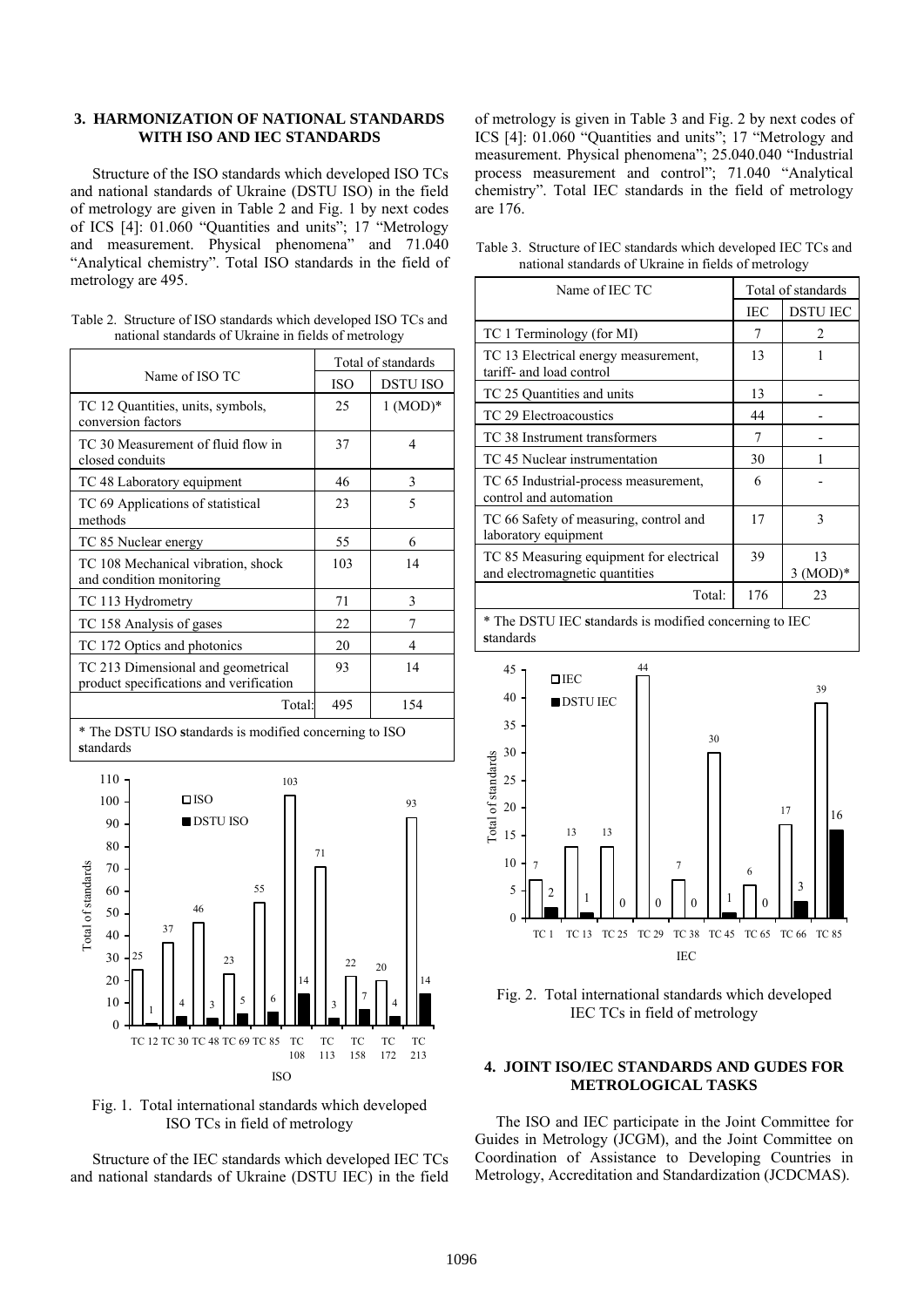The JCGM has responsibility for the following two important for metrology documents: Guide to the Expression of Uncertainty in Measurement (GUM) [6]; and International Vocabulary of Metrology – Basic and General Concepts and Associated Terms (VIM) [7]. The JCGM-WG1 has recently completed its first Supplement to the GUM. The JCGM-WG2 has recently completed a revised edition of the VIM (VIM-3).

Developing and publishing joint international standards and guides are important element of activity of international organizations for standardization. International standards ISO/IEC 17025 "General requirements for the competence of testing and calibration laboratories" and international guides ISO/IEC Guide 43 "Proficiency testing by interlaboratory comparisons" (two parts), ISO/IEC Guide 2 "Standardization and related activities" are establishing requirements for quality systems, especially National Metrology Institute (NMI), and requirements for accreditation independent laboratory, especially calibration laboratories.

As shown in Table 4 the system of international standards, documents and recommendations, national standards in field of metrology includes the following main blocks of standards [8, 9]:

- units of measurement;
- measurement management systems;
- accreditation of calibration labs;
- quality management systems;
- accuracy of measurement methods and results;
- certified reference materials;
- proficiency testing by interlaboratory comparisons.

| metrology                                                                     |                                                   |                                          |  |
|-------------------------------------------------------------------------------|---------------------------------------------------|------------------------------------------|--|
| Object of<br>standardization                                                  | ISO, IEC                                          | <b>DSTU</b>                              |  |
| Units of<br>measurement                                                       | ISO 31-012<br><b>ISO 1000</b><br><b>ISO 80000</b> | <b>DSTU 3651.1</b><br><b>DSTU 3651.0</b> |  |
| Measurement<br>management systems                                             | ISO 10012                                         | <b>DSTU ISO 10012</b>                    |  |
| Accreditation of<br>calibration labs                                          | <b>ISO/IEC 17025</b>                              | <b>DSTU ISO/IEC</b><br>17025             |  |
| Quality management<br>systems                                                 | <b>ISO 9000</b><br><b>ISO 9001</b>                | <b>DSTU ISO 9000</b><br>DSTU ISO 9001    |  |
| Accuracy (trueness<br>and precision) of<br>measurement<br>methods and results | ISO 5725-16                                       |                                          |  |
| Certified reference<br>materials                                              | ISO Guide 30<br>ISO Guide 35                      | <b>DSTU-HISO</b><br>Guide 35             |  |
| Proficiency testing<br>by interlaboratory<br>comparisons                      | ISO/IEC Guide<br>$43 - 1 \ldots 2$                |                                          |  |

# Table 4. System of general international standards, documents, recommendations and national standards of Ukraine in fields of

## **5. MODEL OF INTERACTION TECHNICAL COMMITTEES SYSTEMS OF IMEKO AND INTERNATIONAL ORGANIZATIONS FOR STANDARDIZATION IN FIELD OF METROLOGY**

The TCs systems of international organization for standardization ISO and IEC in field of metrology *S<sub>ISTTC</sub>* can be show:

$$
S_{\text{ISTTC}} \equiv \langle SB_{\text{ISOTC}}, SB_{\text{IECTC}}, SR_{\text{IMEKOTC}}, R_{\text{ISTTC}}, Z_{\text{ISTTC}}, \Delta T \rangle,
$$
  

$$
SB_{\text{ISOTC}} \subseteq TC_1 \cup TC_2 \cup ... \cup TC_{10},
$$
  

$$
SB_{\text{IECTC}} \subseteq TC_1 \cup TC_2 \cup ... \cup TC_9,
$$

$$
R_{ISTTC} \subseteq SB_{ISOTC} \cap SB_{IECTC} = JCGM,
$$

where:

*SBISOTC*, *SBIECTC* – ISO and IEC TCs subsystems accordingly;

*SRIMEKOTC* – ТК ІМЕКО TCs subsystems as external constraint of international organization for standardization TCs in field of metrology;

*R<sub>ISTTC</sub>* –ISO and IEC subsystem for joint activity;

Z<sub>ISTTC</sub> – ISO and IEC aims of TCs activity;

Δ*T* – ISO and IEC TCs aims activity period (typically 10 years).

The IMEKO TCs systems  $S_{IMTC}$  can be show:

$$
S_{IMEKOTC} \equiv \langle SB_{IMEKOTC}, SR_{ISTTC}, Z_{IMEKOTC}, \Delta T \rangle,
$$

$$
SB_{\text{IMEKOTC}} \subseteq TC_1 \cup TC_2 \cup ... \cup TC_{22},
$$

where:

*SRIMEKOTC* – ІМЕКО TCs subsystem;

*SRISTTC* – ISO and IEC subsystem of external action for IMEKO TCs;

*ZIMEKOTC* – IMEKO TCs aims of activity;

Δ*T* – IMEKO TCs aims activity period.

Interaction of subsystems of ІМЕКО, ISO and IEC TCs is given in Fig. 3.



Fig. 3. Interaction of subsystems of ІМЕКО, ISO and IEC TCs